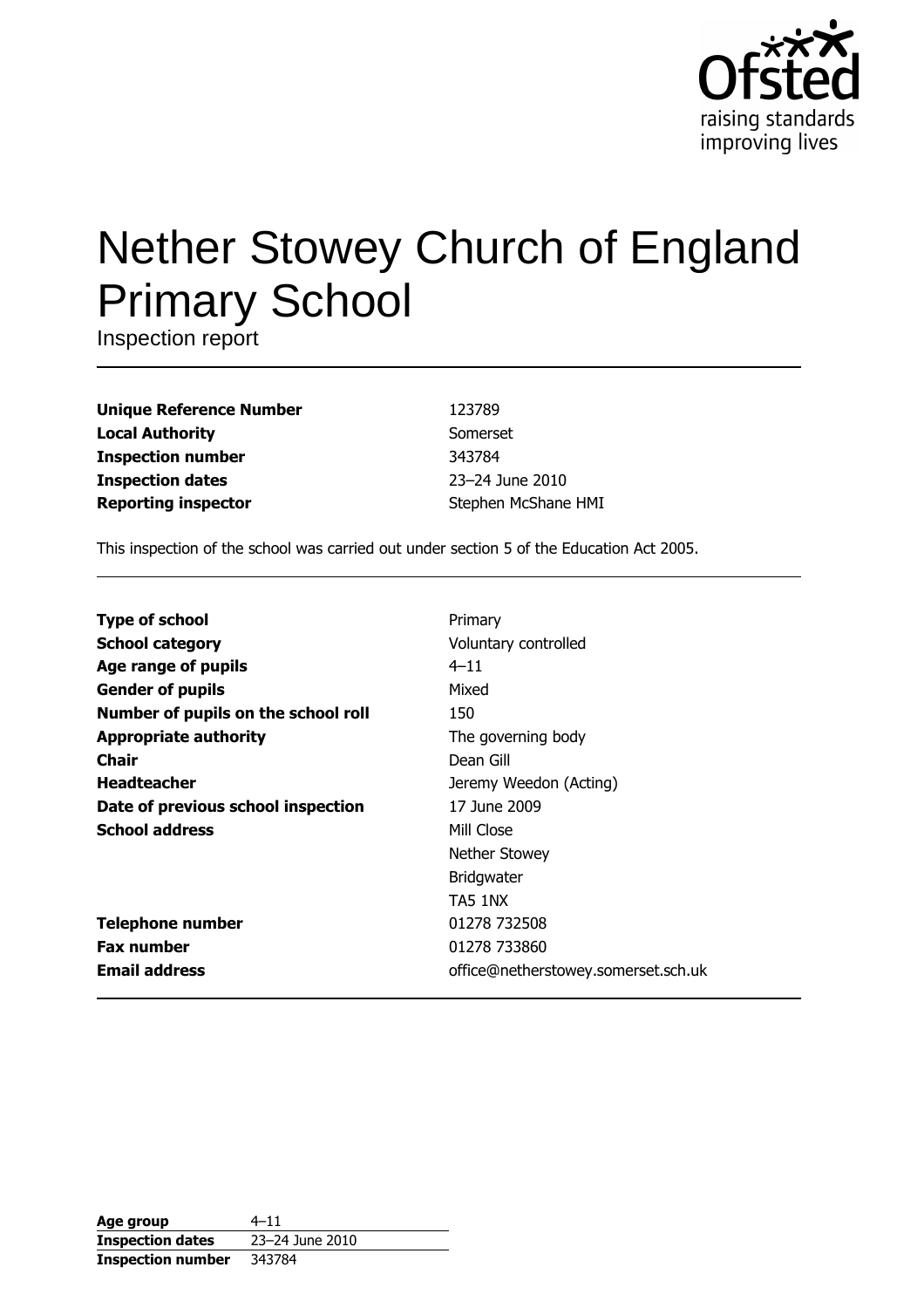The Office for Standards in Education, Children's Services and Skills (Ofsted) regulates and inspects to achieve excellence in the care of children and young people, and in education and skills for learners of all ages. It regulates and inspects childcare and children's social care, and inspects the Children and Family Court Advisory Support Service (Cafcass), schools, colleges, initial teacher training, work-based learning and skills training, adult and community learning, and education and training in prisons and other secure establishments. It rates council children's services, and inspects services for looked after children, safequarding and child protection.

Further copies of this report are obtainable from the school. Under the Education Act 2005, the school must provide a copy of this report free of charge to certain categories of people. A charge not exceeding the full cost of reproduction may be made for any other copies supplied.

If you would like a copy of this document in a different format, such as large print or Braille, please telephone 08456 404045, or email enquiries@ofsted.gov.uk.

You may copy all or parts of this document for non-commercial educational purposes, as long as you give details of the source and date of publication and do not alter the documentation in any way.

Royal Exchange Buildings St Ann's Square Manchester M2 7LA T: 08456 404045 Textphone: 0161 618 8524 E: enquiries@ofsted.gov.uk W: www.ofsted.gov.uk © Crown copyright 2010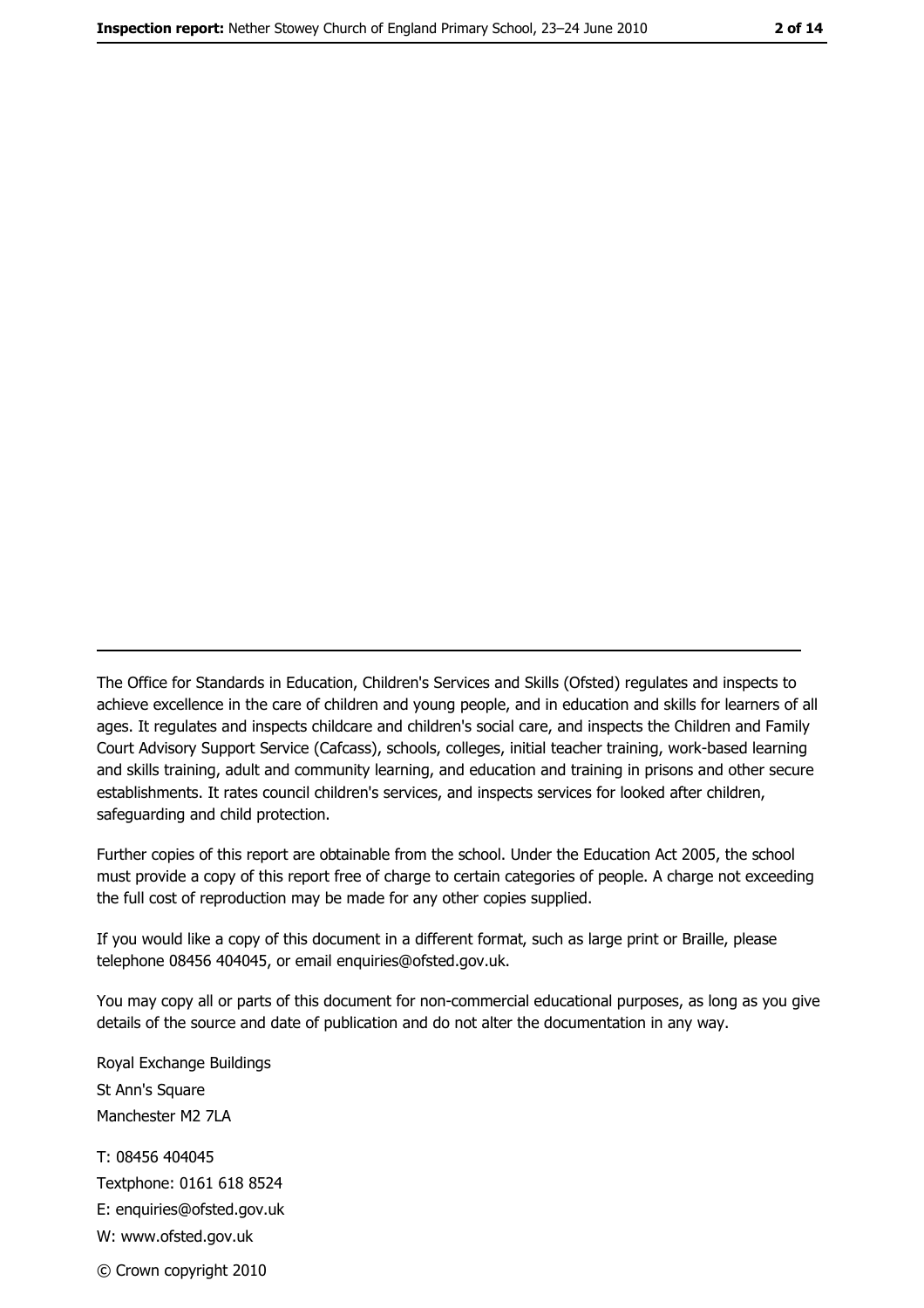# **Introduction**

This inspection was carried out by one of Her Majestys Inspectors and one additional inspector. All teachers and eight lessons were observed. Inspectors held meetings with governors, staff and a representative of the local authority. They observed the schools work, looked at pupils books, and scrutinised the data the school has collected on pupils progress since the last inspection. Forty-six parental questionnaires were returned and examined by the inspection team, along with staff and pupil questionnaires.

The inspection team reviewed many aspects of the schools work. It looked in detail at the following:

the current learning and progress of pupils throughout the school, particularly girls and the more able pupils

whether the actions taken over the last year have been sufficient to rectify the major weaknesses in the school identified by the last inspection

whether there are appropriate plans in place and sufficient capacity to improve progress and raise attainment further.

# **Information about the school**

Nether Stowey Primary School is smaller than average. Its roll has recently fallen and it now has some mixed-aged classes. Most of the pupils are from White British backgrounds. The proportion of pupils who have special educational needs and/or disabilities is average, although the numbers vary between different year groups. Most of these pupils have specific or moderate learning difficulties. The school has a beforeand after-school club and makes provision for children in the Early Years Foundation Stage in its Reception class.

At the last inspection the school was given a notice to improve. Significant improvement was required in relation to leadership and management. In March 2010 one of Her Majestys Inspectors made a monitoring visit and was of the opinion that the school was making inadequate progress in addressing the issues for improvement.

The school is currently led by an acting headteacher. A new permanent headteacher has been appointed and will join the school in September 2010. There have been some changes in staff and to the governing body.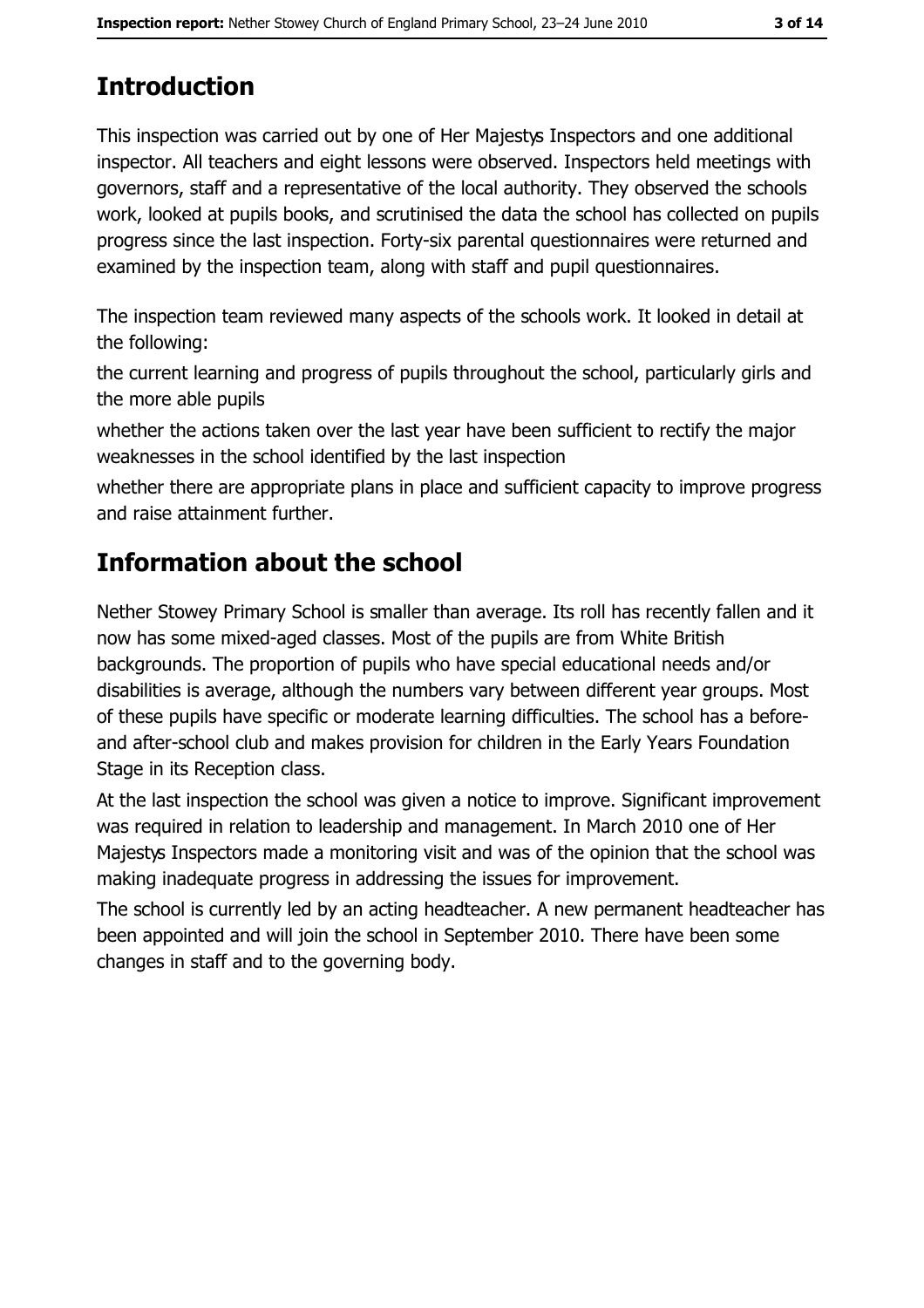# **Inspection judgements**

### Overall effectiveness: how good is the school?

#### The school's capacity for sustained improvement

## **Main findings**

In accordance with section 13 (5) of the Education Act 2005, Her Majestys Chief Inspector is of the opinion that the school no longer requires significant improvement. Since the last inspection, staff and governors have worked hard to address the issues raised. They have ensured that leadership and management are satisfactory and pupils are making faster progress and are having wider opportunities. In the last year the school has begun to move closer toward the governors vision that Nether Stowey should be a safe and happy place at the heart of the village community life and that its pupils should be successful.

The schools data suggest that this years results in the Key Stage 2 national tests, particularly in mathematics, will be better than 2009. There is also evidence that a large number of pupils, including girls and more able pupils, are now making accelerated progress in English and mathematics. This is a result of greatly improved assessment and tracking procedures that have enabled teachers to identify pupils at risk of underachievement and to swiftly address concerns through targeted interventions. Children make good progress in all areas of learning in the Early Years Foundation Stage.

Although it has improved since the last inspection, teaching remains only satisfactory overall. There is a clear structure to lessons. Resources and activities are clearly planned so no time is lost and pupils make satisfactory progress. Progress is not good because learning objectives, questioning, and activities are not precise enough. Ongoing assessment of pupils understanding does not lead to the teacher amending their plans during the lesson. Often, pupils have to sit for too long listening to the teacher and lessons are very predictable so they become bored.

Governors, senior and middle leaders and all staff are passionate that the improvement of the school continues. They have a sound grasp of the schools strengths and areas for further development. They are becoming increasingly knowledgeable and confident and have satisfactory capacity for sustained improvement. Monitoring of activities is regular. Evaluation of impact is weaker and at times the follow-up of improvement activities is not systematic or fast enough to ensure they have made a difference to pupils learning.

## What does the school need to do to improve further?

- By Spring 2011 improve teaching and learning so that it is consistently good by:  $\blacksquare$
- using pupil assessment information to plan lesson objectives, success criteria and  $\blacksquare$ activities so that they challenge all pupils to make good progress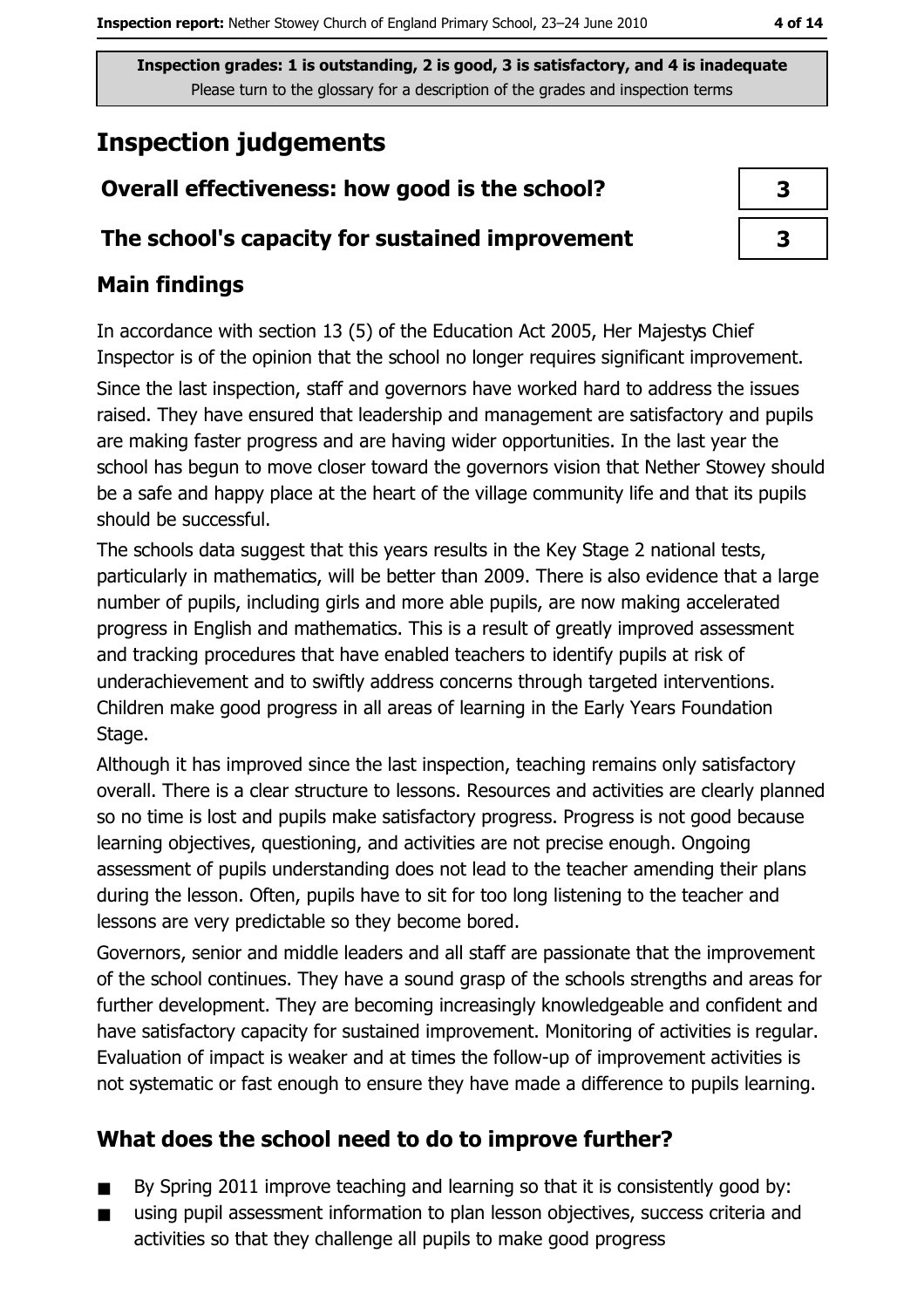- checking understanding and amending activities accordingly during lessons  $\blacksquare$
- varying teaching styles and activities so that they enthuse and motivate pupils  $\blacksquare$ more.
- Further improve leadership and management by: п
- precisely evaluating the impact of improvement activities and using this to inform  $\blacksquare$ future plans
- systematically challenging weaknesses, including those in teaching, so that they are  $\blacksquare$ resolved quickly.
- About 40% of the schools whose overall effectiveness is judged satisfactory may  $\blacksquare$ receive a monitoring visit by an Ofsted inspector before their next section 5 inspection.

#### **Outcomes for individuals and groups of pupils**

3

Achievement is satisfactory. More pupils in the school are now working at or above age-related expectations. The school expects that previously weak teaching of the current Year 6 pupils will have an adverse impact on the 2010 national tests results. In lessons, pupils are diligent and hard-working and, in the large majority of year groups, present a satisfactory standard of work. Pupils are successfully acquiring specific new skills or tackling misunderstandings in the small-group literacy and numeracy sessions that are now being provided. Pupils who have special educational needs and/or disabilities make satisfactory progress overall. Some pupils receiving targeted work have made good and better progress in aspects of their reading and spelling.

Pupils behave well. They are thoughtful and care for each other. They know right from wrong, are polite and courteous. When provided with interesting activities they are enthusiastic learners. Pupils feel very safe and well cared for at the school and told inspectors that everyone is friendly. They trust the adults and are confident that any problems will be sorted out. They have a good understanding of how to keep themselves safe, for example when using the internet. Pupils are enthusiastic in physical education lessons and successful in local sporting events. They know how to lead a healthy lifestyle, including the dangers of smoking and drugs. Pupils are knowledgeable about other cultures.

The school council has become more effective and influences improvements in the school and plans charity events. The school has built upon and increased its links with outside agencies so pupils now make a positive contribution through contact with a range of organisations including the villages French twin, the National Trust and a local special school, as well as to local community events.

Attendance is improving and is now above average. Pupils apply their basic skills of literacy and numeracy in lessons satisfactorily. When opportunities arise it is clear that they can also work together effectively and use information and communication technology for the presentation of their work.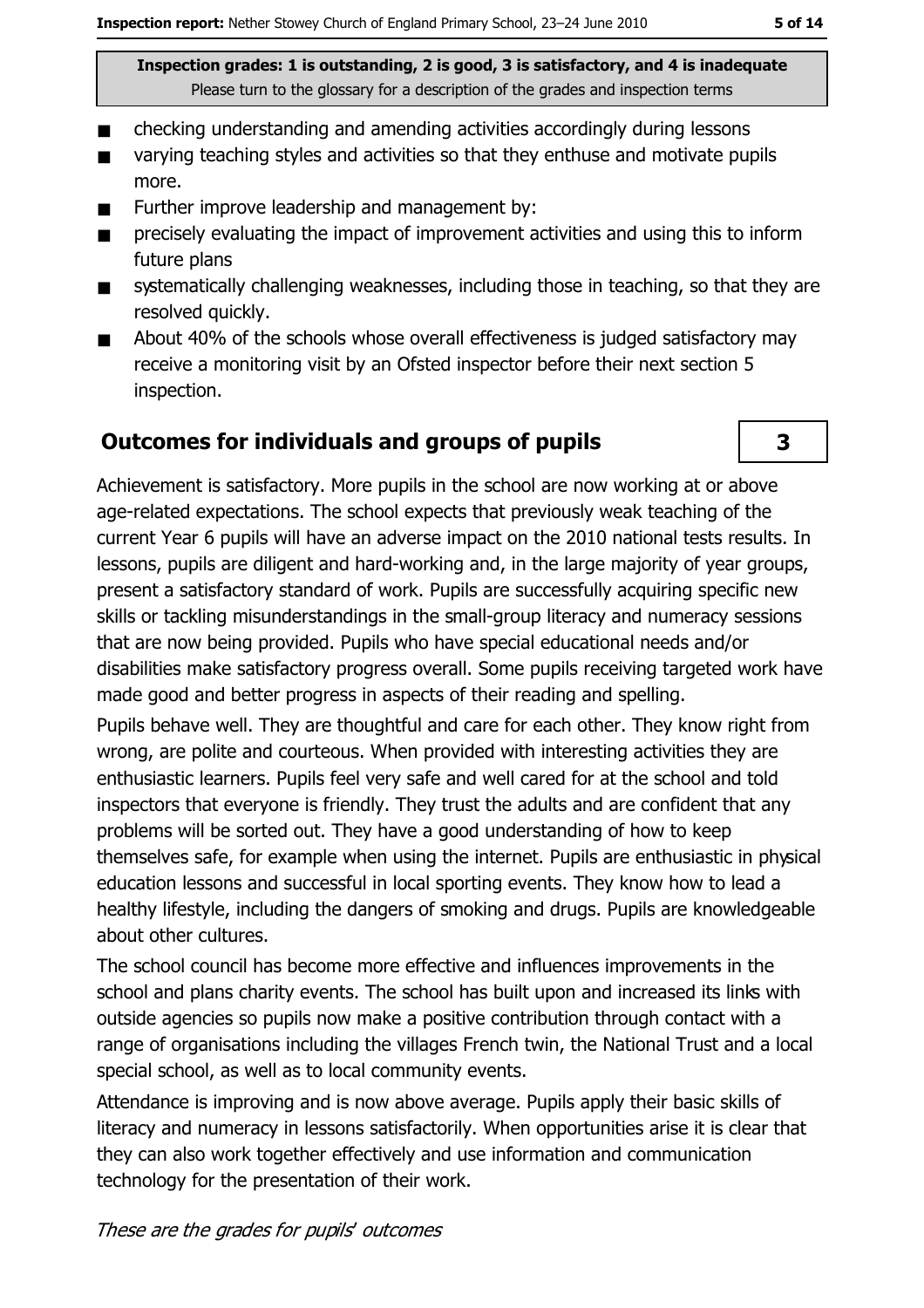| Pupils' achievement and the extent to which they enjoy their learning                                                     | 3                       |
|---------------------------------------------------------------------------------------------------------------------------|-------------------------|
| Taking into account:<br>Pupils' attainment <sup>1</sup>                                                                   | 3                       |
| The quality of pupils' learning and their progress                                                                        | 3                       |
| The quality of learning for pupils with special educational needs and/or<br>disabilities and their progress               | 3                       |
| The extent to which pupils feel safe                                                                                      | $\overline{\mathbf{2}}$ |
| <b>Pupils' behaviour</b>                                                                                                  |                         |
| The extent to which pupils adopt healthy lifestyles                                                                       |                         |
| The extent to which pupils contribute to the school and wider community                                                   |                         |
| The extent to which pupils develop workplace and other skills that will<br>contribute to their future economic well-being | 3                       |
| Taking into account:<br>Pupils' attendance <sup>1</sup>                                                                   | 2                       |
| The extent of pupils' spiritual, moral, social and cultural development                                                   | 2                       |

#### How effective is the provision?

There is now much more consistency in the quality of teaching throughout the school. Strong adult-pupil relationships in most classes are clearly evident. Classroom environments and the use of literacy and numeracy targets and displays to support learning have been improved to a consistent standard. Learning objectives are usually shared with pupils and different activities are provided for different groups with support deployed accordingly. There is often a steady pace and pupils complete their work. Too often, however, pupils are asked to sit and listen for too long and sessions are dominated by questions directed at individual pupils and others are just expected to listen. Learning objectives are not consistently informed by the teachers knowledge of pupils and then matched to the needs of different groups of pupils and so do not ensure that all pupils are challenged sufficiently.

Assessment has clearly improved. Regular monitoring and tracking of each pupils progress is in place. Marking has improved and the schools new policy is being applied well so that pupils are regularly praised and encouraged to think about development points. The impact of marking is variable in improving pupils work because teachers do not always check on whether their comments have been acted upon. This is similar to other assessment activities in the classrooms, for example traffic lights and thumbs up to check understanding that are not consistently effective as teachers do not amend their plans according to the pupils feedback

 $1$  The grades for attainment and attendance are: 1 is high; 2 is above average; 3 is broadly average; and 4 is low.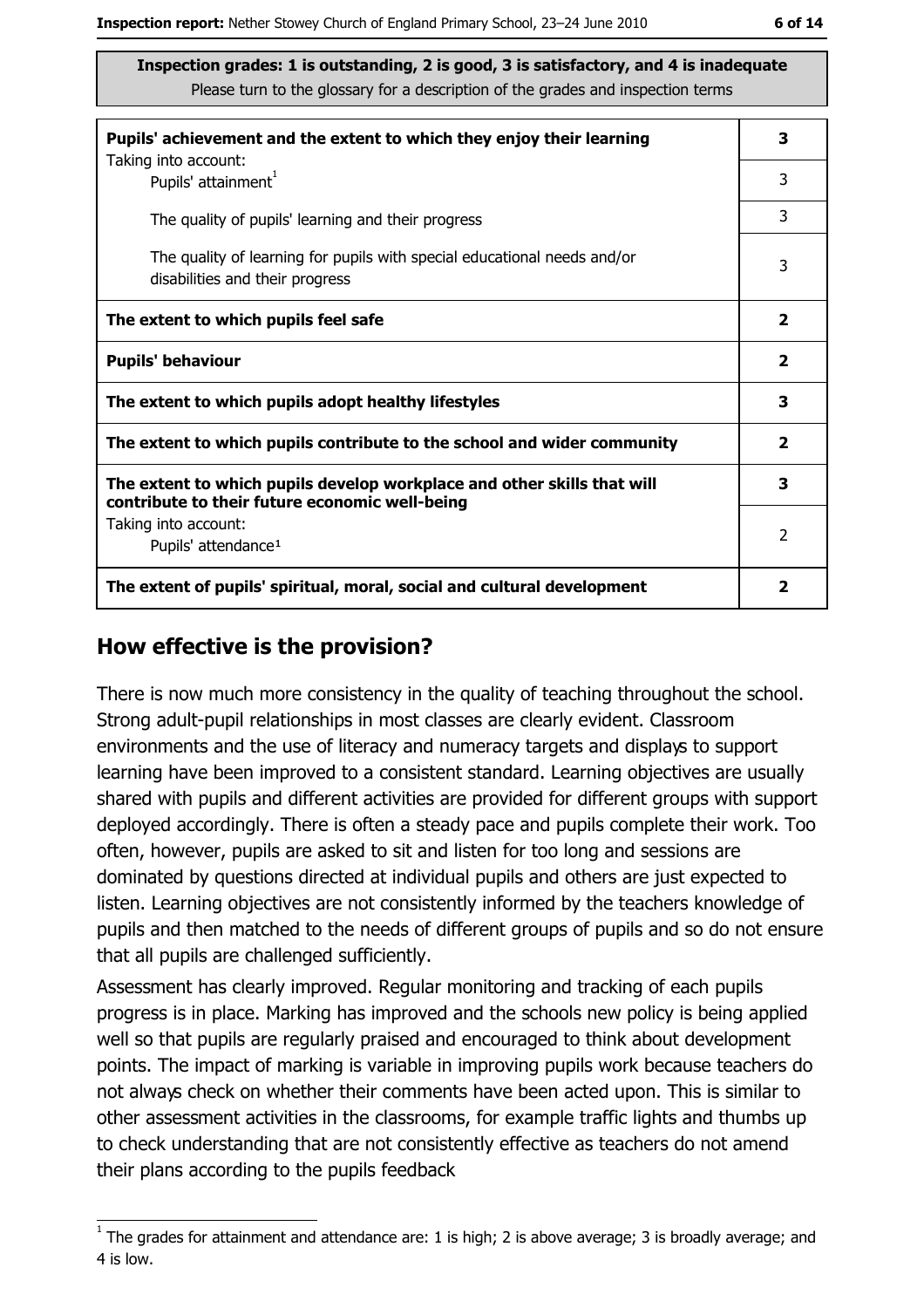The school has taken a number of steps to improve the curriculum this year and the pupils have had much wider experiences. During the inspection pupils writing was clearly stimulated by the recent trips to the seaside or to a nature reserve so they were enthused to write information leaflets or poems on Wings after watching birds and insects. Singing and dance are now being enjoyed once again. A wide range of after-school clubs is available.

Care, guidance and support are particular strengths of Nether Stowey. Adults know pupils well and are concerned for their well-being. Pupils who have special educational needs and/or disabilities have detailed programmes that are carefully monitored and evaluated. Effective partnerships exist to support any pupil who needs additional interventions. A few parents felt that behaviour was not well managed. Inspectors observed strong whole-school behaviour management techniques that enabled learning to continue with little disruption. The very welcoming and well-managed before- and after-school club is very effective in providing wrap-around care and giving pupils a good start and ending to their day. Healthy and nutritious school lunches are provided by a trust managed by parents.

| These are the grades for the quality of provision |  |  |  |
|---------------------------------------------------|--|--|--|
|---------------------------------------------------|--|--|--|

| The quality of teaching                                                                                    |  |
|------------------------------------------------------------------------------------------------------------|--|
| Taking into account:<br>The use of assessment to support learning                                          |  |
| The extent to which the curriculum meets pupils' needs, including, where<br>relevant, through partnerships |  |
| The effectiveness of care, guidance and support                                                            |  |

## How effective are leadership and management?

The acting headteacher has steered the school effectively in the last year so that it has been able to improve, developing teamwork and maintaining morale. The subject leaders have used the local authority support well. They are now confident to analyse pupil progress data and take effective action. Governors have a clear understanding of their role, which they carry out diligently. They have taken some difficult decisions, managed an effective recruitment procedure and, through asking searching questions, are now holding the school to account.

Regular monitoring of teaching, including scrutiny of planning and pupils work, is in place and staff are clear what has to be done next. They appreciate that improvements to ensure teaching is consistently good have not been fast enough and remain the priority.

Relationships with parents and carers have improved, even though a few parents still feel that the school does not take sufficient account of their views. Newsletters, an open door policy, letters about targets and work, ongoing contact with the acting headteacher and governors and formal consultation through questionnaires and about policies mean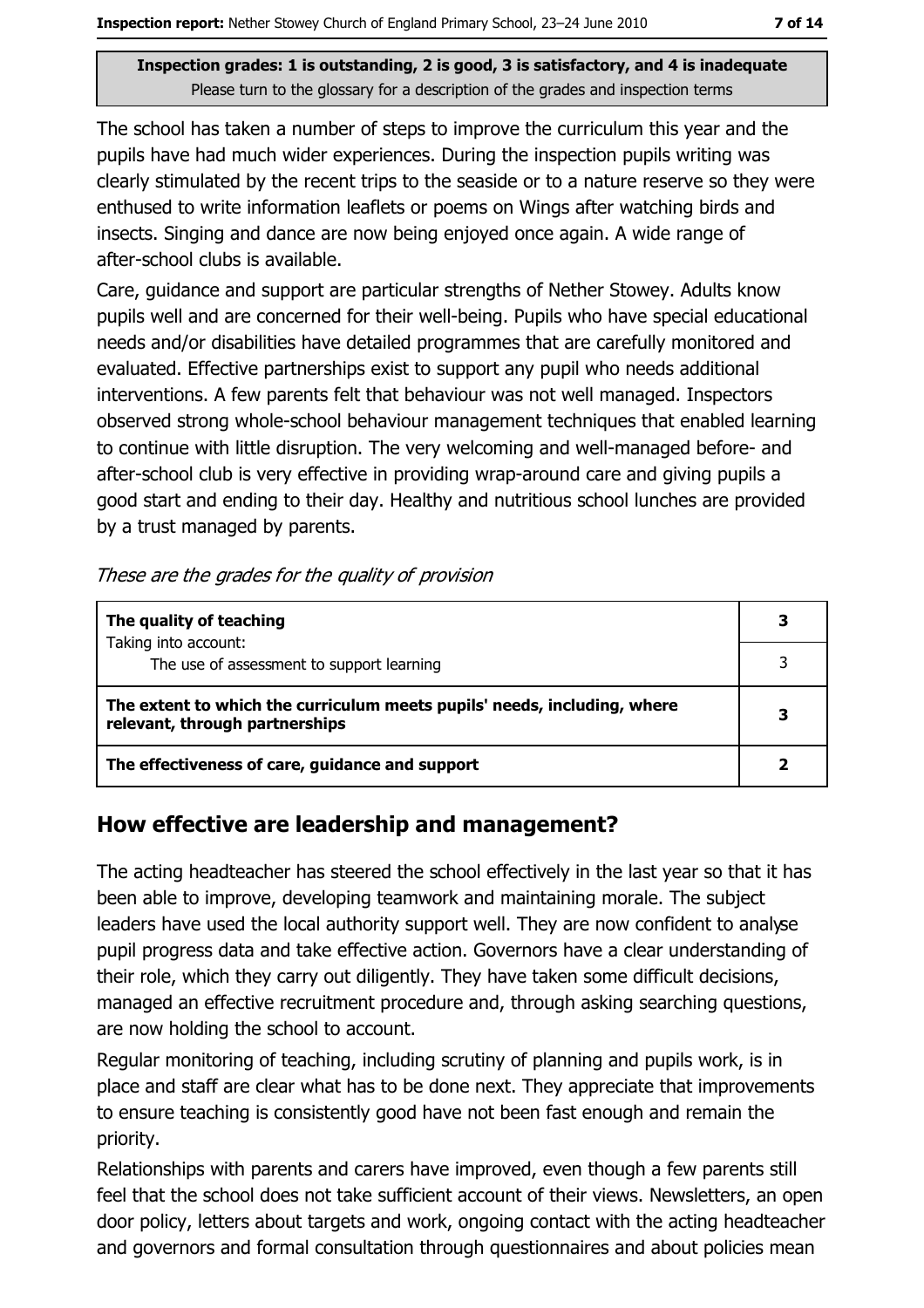that liaison with parents is now good.

The school is rigorous in ensuring that the child protection policy and safeguarding procedures are appropriate. Governors and all staff take their responsibilities very seriously. There are good procedures in place to ensure effective multi-agency working and all work in this area is effective and appropriately monitored. The school ensures that the progress of different groups is monitored and that no group underachieves. The school has worked hard to address deficiencies in community cohesion and now actively works to prepare its pupils for life locally and in a national and international community. Many partnerships support the work of the school and many broaden the curriculum, with a local college supporting gardening and opportunities such as Bikeability, samba tuition and working with the Quantock wardens.

These are the grades for leadership and management

| The effectiveness of leadership and management in embedding ambition and<br>driving improvement                                                                     | з                       |
|---------------------------------------------------------------------------------------------------------------------------------------------------------------------|-------------------------|
| Taking into account:<br>The leadership and management of teaching and learning                                                                                      | 3                       |
| The effectiveness of the governing body in challenging and supporting the<br>school so that weaknesses are tackled decisively and statutory responsibilities<br>met | 3                       |
| The effectiveness of the school's engagement with parents and carers                                                                                                | $\mathbf{2}$            |
| The effectiveness of partnerships in promoting learning and well-being                                                                                              | 3                       |
| The effectiveness with which the school promotes equality of opportunity and<br>tackles discrimination                                                              | 3                       |
| The effectiveness of safeguarding procedures                                                                                                                        | $\overline{\mathbf{2}}$ |
| The effectiveness with which the school promotes community cohesion                                                                                                 | 3                       |
| The effectiveness with which the school deploys resources to achieve<br>value for money                                                                             | 3                       |

## **Early Years Foundation Stage**

Children make good progress in all areas of learning. Children play and cooperate very happily together. Planning is good and there is a wide range of exciting activities provided in an interesting classroom and outdoor area with learning zones that engage children very well. Activities effectively build on recent activities, for example the beach trip, and challenge children to learn more. There are outstanding relationships between staff and children. Childrens progress is monitored well. Care and welfare arrangements are fully in place. There is good communication with parents and carers and effective transition arrangements. The recently appointed Early Years leader has been very effective in improving practice and provision and has a good understanding of the strengths and priorities for future developments.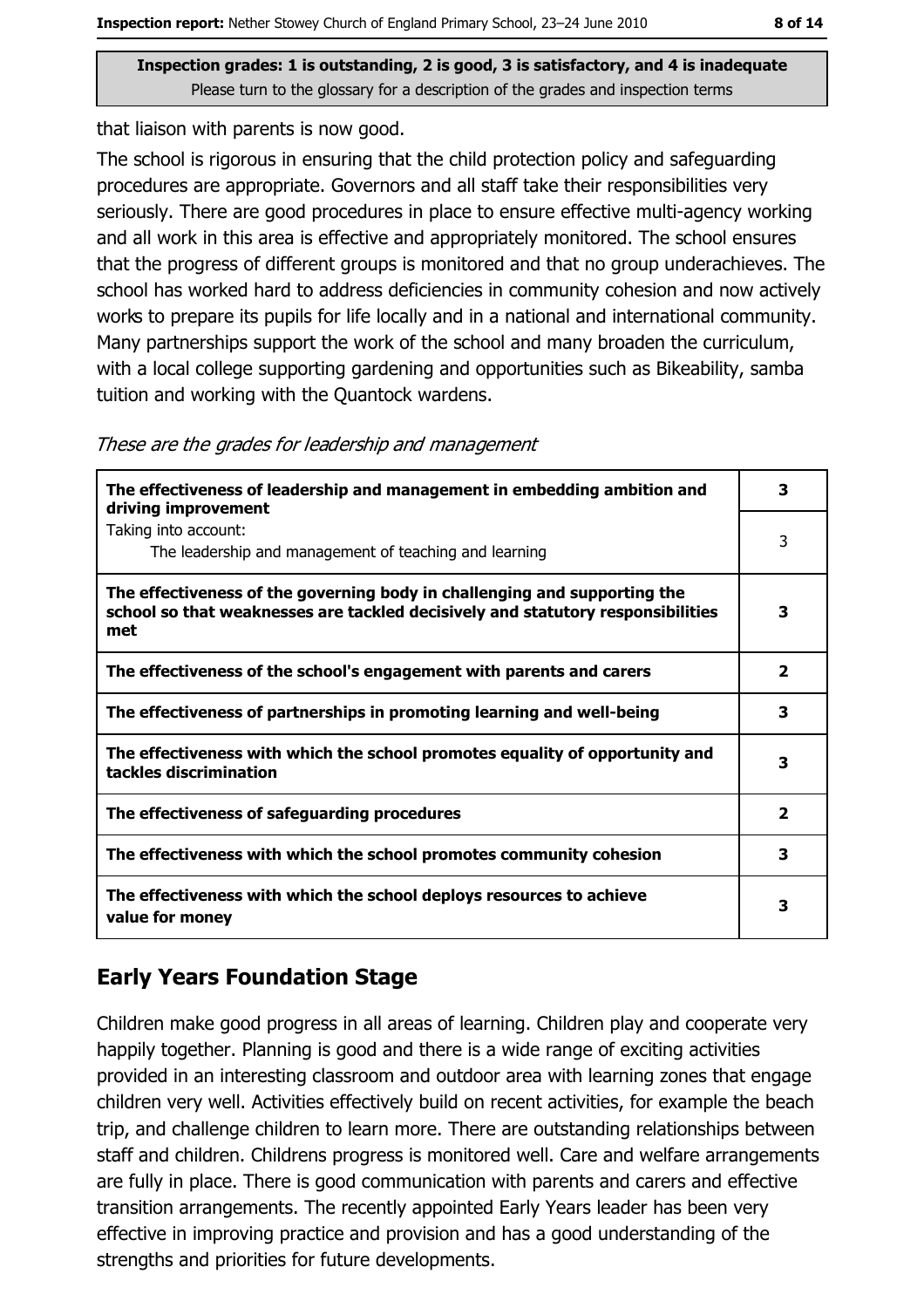| These are the grades for the Early Years Foundation Stage |  |  |
|-----------------------------------------------------------|--|--|
|-----------------------------------------------------------|--|--|

| <b>Overall effectiveness of the Early Years Foundation Stage</b>                             |  |
|----------------------------------------------------------------------------------------------|--|
| Taking into account:<br>Outcomes for children in the Early Years Foundation Stage            |  |
| The quality of provision in the Early Years Foundation Stage                                 |  |
| The effectiveness of leadership and management of the Early Years<br><b>Foundation Stage</b> |  |

#### **Views of parents and carers**

Most parents and carers who replied to the questionnaire are happy with their childs experience at the school. A few replied negatively to the questions. The issues that were identified, particularly communication and behaviour, were raised with the school and are addressed in the report. A number of parents and carers made positive comments about the school, particularly recognising the recent dramatic and massive improvements and in seeing it as a happier place that has turned around.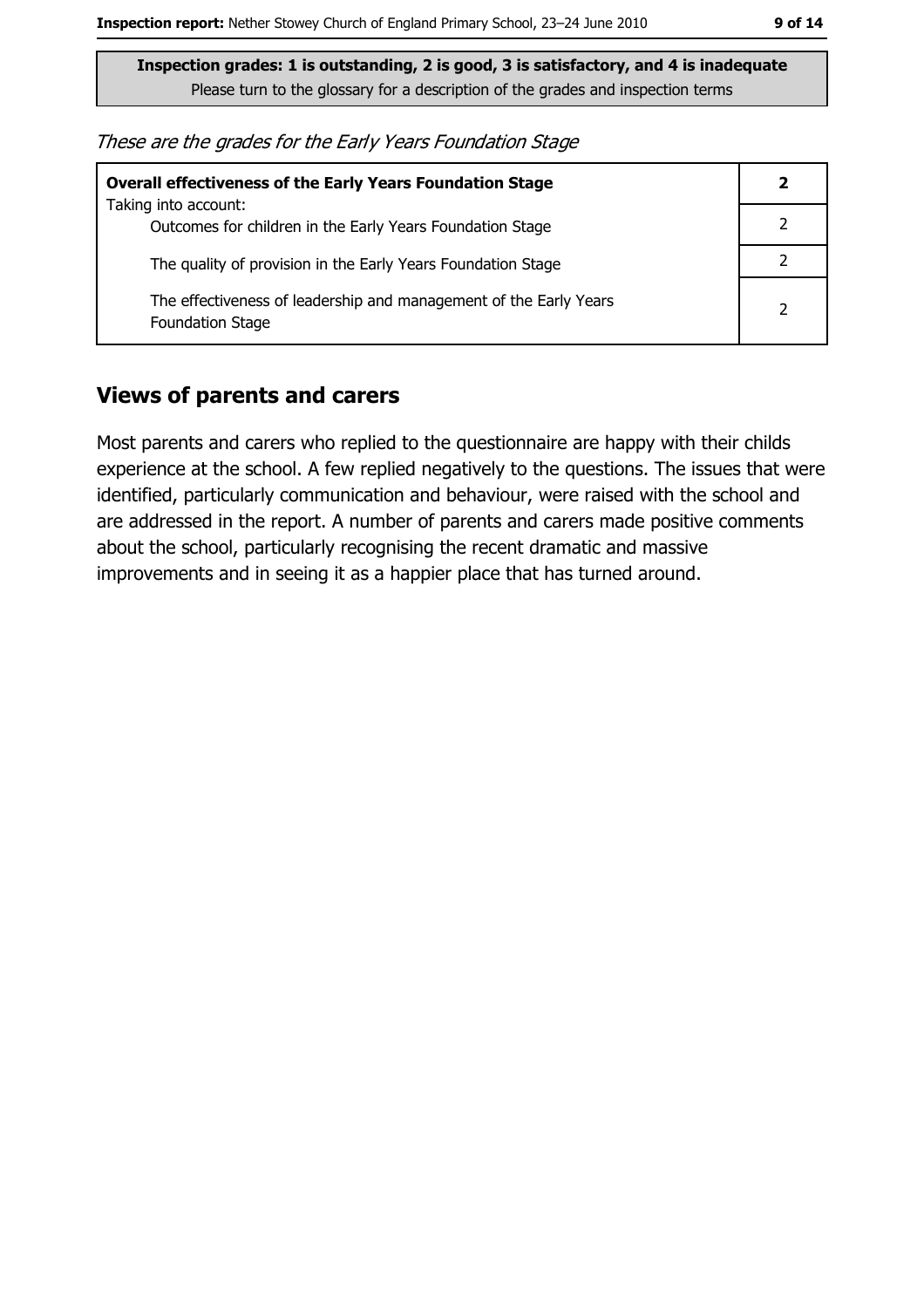#### Responses from parents and carers to Ofsted's questionnaire

Ofsted invited all the registered parents and carers of pupils registered at Nether Stowey to complete a questionnaire about their views of the school.

In the questionnaire, parents and carers were asked to record how strongly they agreed with 13 statements about the school.

The inspection team received 46 completed questionnaires by the end of the on-site inspection. In total, there are 150 pupils registered at the school.

| <b>Statements</b>                                                                                                                                                                                                                                       | <b>Strongly</b><br><b>Agree</b> |               | <b>Agree</b> |               | <b>Disagree</b> |                | <b>Strongly</b><br>disagree |                |
|---------------------------------------------------------------------------------------------------------------------------------------------------------------------------------------------------------------------------------------------------------|---------------------------------|---------------|--------------|---------------|-----------------|----------------|-----------------------------|----------------|
|                                                                                                                                                                                                                                                         | <b>Total</b>                    | $\frac{1}{2}$ | <b>Total</b> | $\frac{0}{0}$ | <b>Total</b>    | $\frac{0}{0}$  | <b>Total</b>                | $\frac{0}{0}$  |
| My child enjoys school                                                                                                                                                                                                                                  | 29                              | 63            | 16           | 35            | 1               | 2              | 0                           | $\mathbf 0$    |
| The school keeps my child<br>safe                                                                                                                                                                                                                       | 31                              | 67            | 13           | 28            | $\mathbf 0$     | 0              | 0                           | 0              |
| The school informs me<br>about my child's progress                                                                                                                                                                                                      | 17                              | 37            | 20           | 43            | 3               | 7              | $\overline{2}$              | $\overline{4}$ |
| My child is making enough<br>progress at this school                                                                                                                                                                                                    | 18                              | 39            | 22           | 48            | $\overline{2}$  | 4              | 1                           | $\overline{2}$ |
| The teaching is good at this<br>school                                                                                                                                                                                                                  | 20                              | 43            | 21           | 46            | $\mathbf{1}$    | $\overline{2}$ | 0                           | 0              |
| The school helps me to<br>support my child's learning                                                                                                                                                                                                   | 16                              | 35            | 25           | 54            | 3               | 7              | 0                           | $\mathbf 0$    |
| The school helps my child to<br>have a healthy lifestyle                                                                                                                                                                                                | 15                              | 33            | 27           | 59            | 3               | 7              | 0                           | $\mathbf 0$    |
| The school makes sure that<br>my child is well prepared for<br>the future (for example<br>changing year group,<br>changing school, and for<br>children who are finishing<br>school, entering further or<br>higher education, or<br>entering employment) | 11                              | 24            | 25           | 54            | $\overline{2}$  | 4              | $\mathbf 0$                 | $\mathbf 0$    |
| The school meets my child's<br>particular needs                                                                                                                                                                                                         | 14                              | 30            | 26           | 57            | 3               | 7              | 0                           | 0              |
| The school deals effectively<br>with unacceptable behaviour                                                                                                                                                                                             | 14                              | 30            | 20           | 43            | 6               | 13             | 0                           | $\mathbf 0$    |
| The school takes account of<br>my suggestions and<br>concerns                                                                                                                                                                                           | 16                              | 35            | 19           | 41            | 6               | 13             | 0                           | 0              |
| The school is led and<br>managed effectively                                                                                                                                                                                                            | 19                              | 41            | 20           | 43            | $\overline{4}$  | 9              | $\bf{0}$                    | $\mathbf 0$    |
| Overall, I am happy with my<br>child's experience at this<br>school                                                                                                                                                                                     | 25                              | 54            | 17           | 37            | 3               | 7              | $\mathbf 0$                 | $\mathbf 0$    |

The table above summarises the responses that parents and carers made to each statement. The percentages indicate the proportion of parents and carers giving that response out of the total number of completed questionnaires. Where one or more parents and carers chose not to answer a particular question, the percentages will not add up to 100%.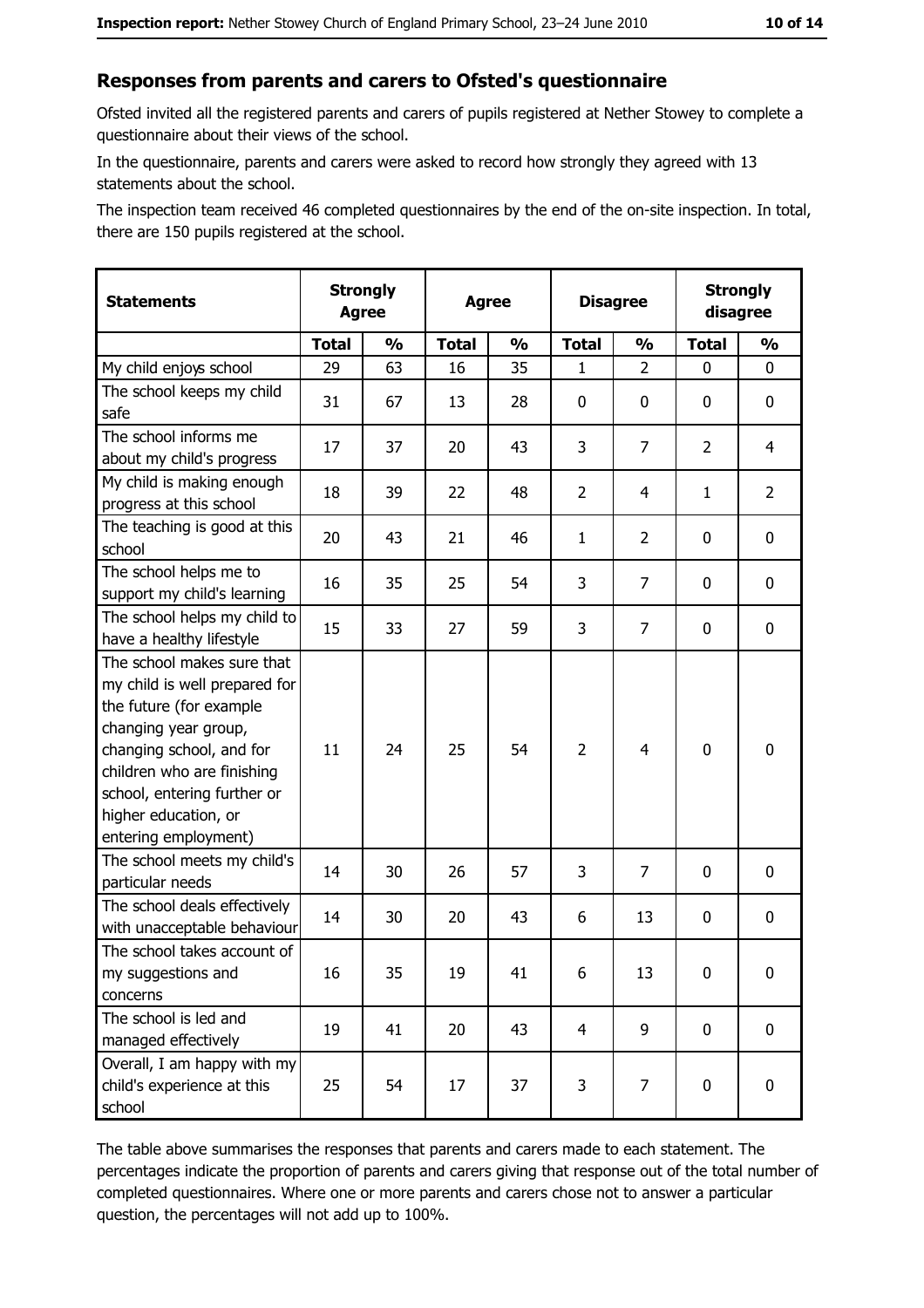# **Glossary**

| <b>Grade</b> | <b>Judgement</b> | <b>Description</b>                                                                                                                                                                                                               |
|--------------|------------------|----------------------------------------------------------------------------------------------------------------------------------------------------------------------------------------------------------------------------------|
| Grade 1      | Outstanding      | These features are highly effective. An oustanding<br>school provides exceptionally well for its pupils' needs.                                                                                                                  |
| Grade 2      | Good             | These are very positive features of a school. A school<br>that is good is serving its pupils well.                                                                                                                               |
| Grade 3      | Satisfactory     | These features are of reasonable quality. A satisfactory<br>school is providing adequately for its pupils.                                                                                                                       |
| Grade 4      | Inadequate       | These features are not of an acceptable standard. An<br>inadequate school needs to make significant<br>improvement in order to meet the needs of its pupils.<br>Ofsted inspectors will make further visits until it<br>improves. |

## What inspection judgements mean

#### **Overall effectiveness of schools**

|                       | Overall effectiveness judgement (percentage of<br>schools) |      |                     |                   |
|-----------------------|------------------------------------------------------------|------|---------------------|-------------------|
| <b>Type of school</b> | <b>Outstanding</b>                                         | Good | <b>Satisfactory</b> | <b>Inadequate</b> |
| Nursery schools       | 51                                                         | 45   | O                   | 4                 |
| Primary schools       | 6                                                          | 41   | 42                  | 10                |
| Secondary schools     | 8                                                          | 34   | 44                  | 14                |
| Sixth forms           | 10                                                         | 37   | 50                  | 3                 |
| Special schools       | 32                                                         | 38   | 25                  | 5                 |
| Pupil referral units  | 12                                                         | 43   | 31                  | 14                |
| All schools           | 9                                                          | 40   | 40                  | 10                |

New school inspection arrangements were introduced on 1 September 2009. This means that inspectors now make some additional judgements that were not made previously.

The data in the table above is for the period 1 September to 31 December 2009 and is the most recently published data available (see www.ofsted.gov.uk). Please note that the sample of schools inspected during the autumn term 2009 was not representative of all schools nationally, as weaker schools are inspected more frequently than good or outstanding schools.

Percentages are rounded and do not always add exactly to 100. Secondary school figures include those that have sixth forms, and sixth form figures include only the data specifically for sixth form inspection judgements.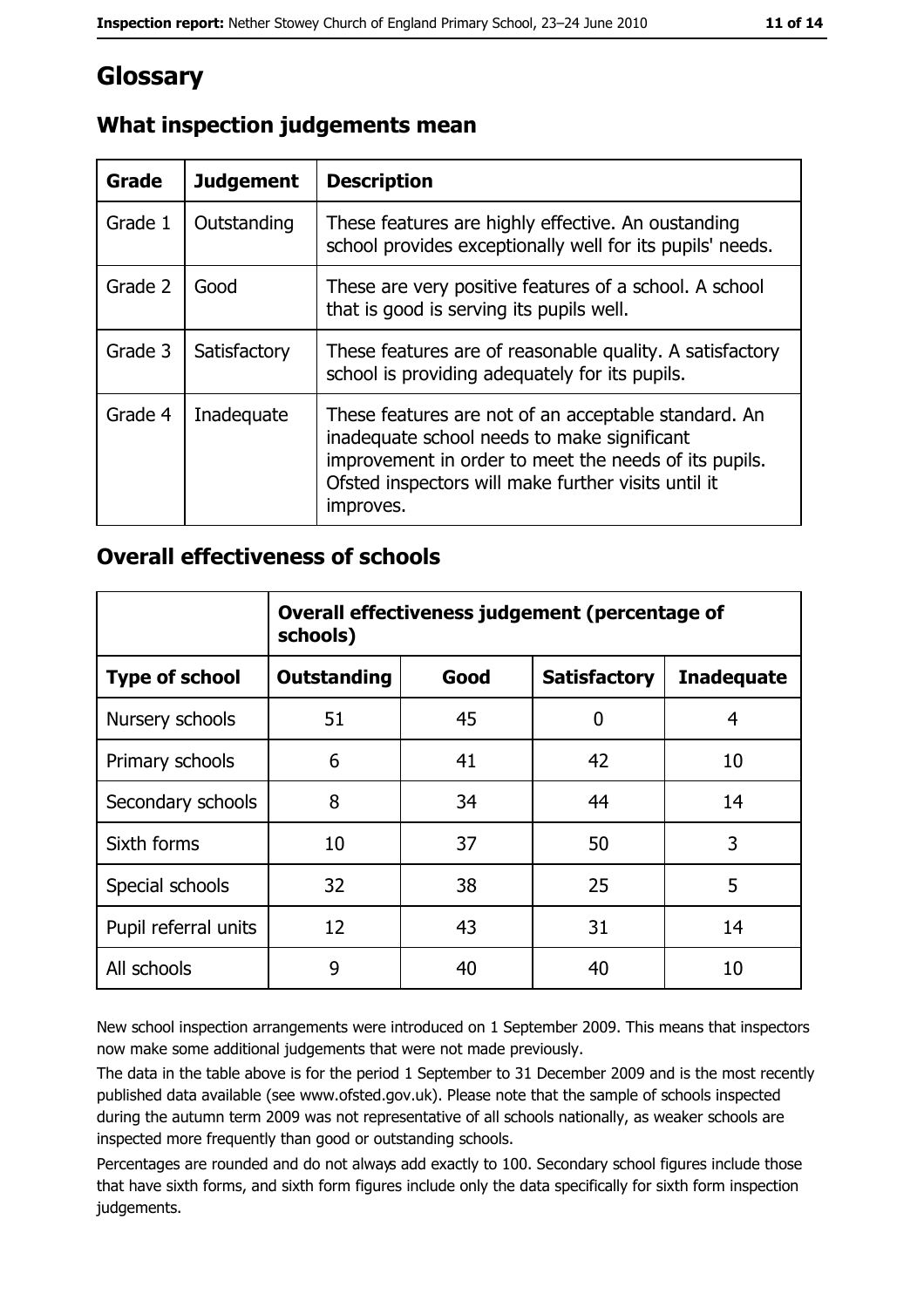# **Common terminology used by inspectors**

| Achievement:                  | the progress and success of a pupil in<br>their learning, development or training.                                                                                                                                                                                                                           |
|-------------------------------|--------------------------------------------------------------------------------------------------------------------------------------------------------------------------------------------------------------------------------------------------------------------------------------------------------------|
| Attainment:                   | the standard of the pupils' work shown by<br>test and examination results and in<br>lessons.                                                                                                                                                                                                                 |
| Capacity to improve:          | the proven ability of the school to<br>continue improving. Inspectors base this<br>judgement on what the school has<br>accomplished so far and on the quality of<br>its systems to maintain improvement.                                                                                                     |
| Leadership and management:    | the contribution of all the staff with<br>responsibilities, not just the headteacher,<br>to identifying priorities, directing and<br>motivating staff and running the school.                                                                                                                                |
| Learning:                     | how well pupils acquire knowledge,<br>develop their understanding, learn and<br>practise skills and are developing their<br>competence as learners.                                                                                                                                                          |
| <b>Overall effectiveness:</b> | inspectors form a judgement on a school's<br>overall effectiveness based on the findings<br>from their inspection of the school. The<br>following judgements, in particular,<br>influence what the overall effectiveness<br>judgement will be.                                                               |
|                               | The school's capacity for sustained<br>improvement.<br>Outcomes for individuals and groups<br>of pupils.<br>The quality of teaching.<br>The extent to which the curriculum<br>meets pupil's needs, including where<br>relevant, through partnerships.<br>The effectiveness of care, guidance<br>and support. |
| Progress:                     | the rate at which pupils are learning in<br>lessons and over longer periods of time. It<br>is often measured by comparing the<br>pupils' attainment at the end of a key<br>stage with their attainment when they<br>started.                                                                                 |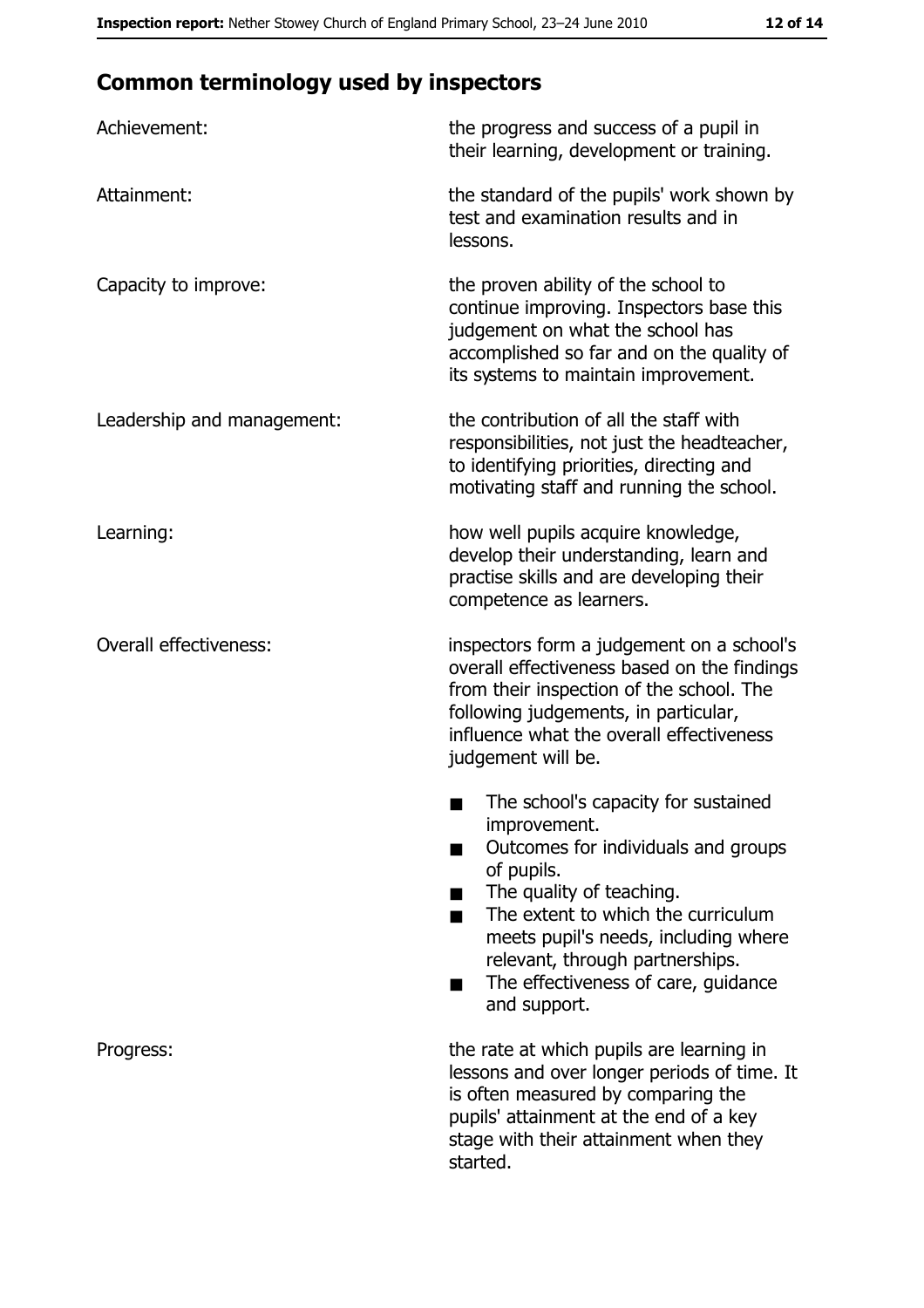This letter is provided for the school, parents and carers to share with their children. It describes Ofsted's main findings from the inspection of their school.



26 June 2010

**Dear Pupils** 

Inspection of Nether Stowey Church of England Primary School, Nether Stowey TA5 1NX Thank you for making us so welcome when we visited your school. We enjoyed seeing you working and playing together. Thank you to those who filled in the questionnaires and to the school council who met with us. Almost all of you told us that you enjoyed school. You also told us that things had improved in the last year.

We found out that:

your school is a satisfactory school

your school is improving and many of you are now making better progress you feel safe and do lots of things for your school and the local community you are doing some more interesting things, like trips and outings, that you enjoy vour attendance is getting better

teaching is satisfactory

adults care for you well

the staff and the governors have worked very hard to improve your school.

So that your school keeps improving, we have asked the schools leaders to:

ensure that teaching is always good by making sure you are always challenged and interested in lessons and that adults check your understanding during lessons make sure that where there are still things that need improving they tackle them auickly.

You can help by continuing to work hard and do your best.

We hope that you will have every success in the future.

Yours sincerely

Stephen McShane

Her Majesty's Inspector